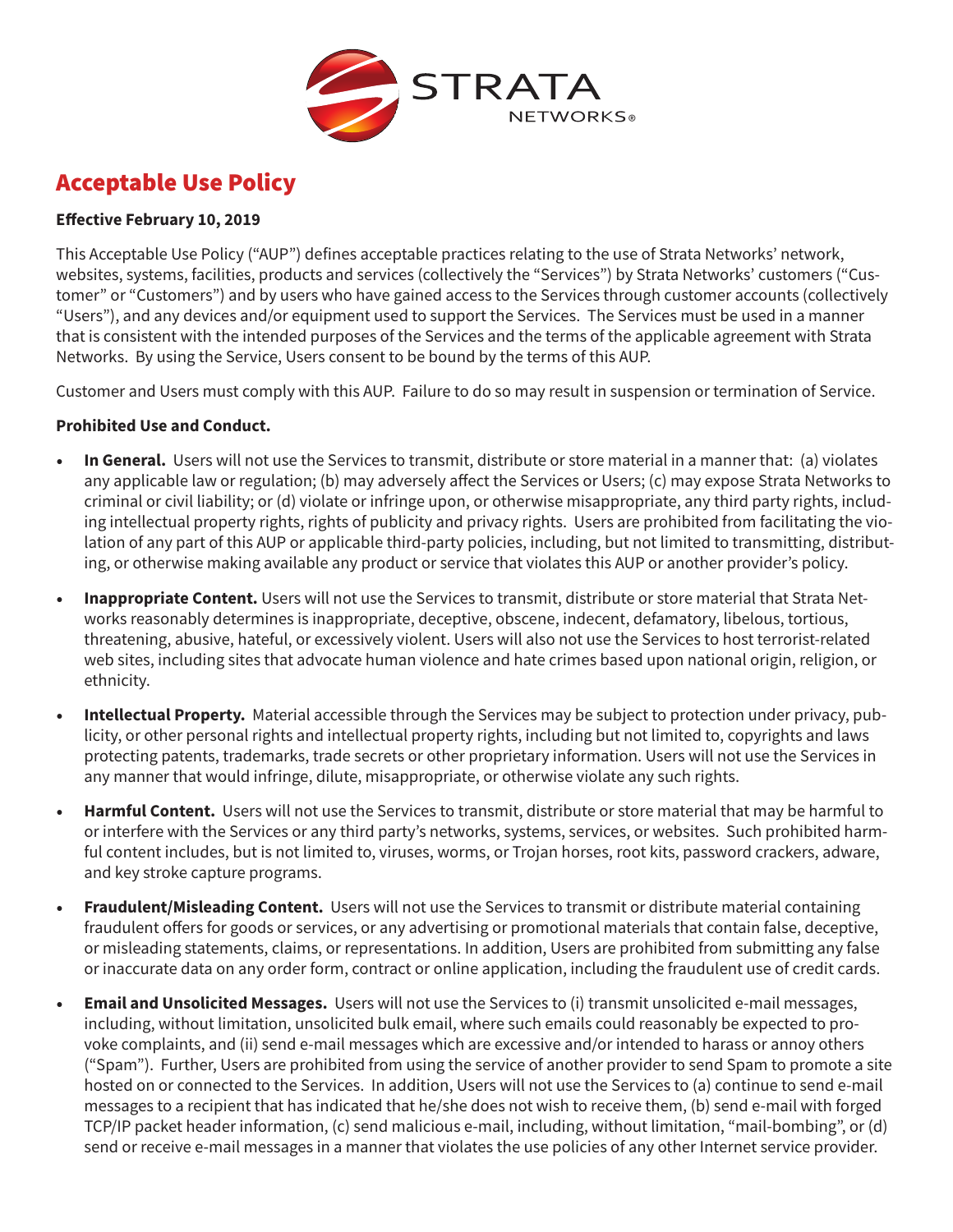- **Third Party Rules; Usenet.** Users will not use the Services in violation of the rules, guidelines or agreements associated with search engines, subscription Web services, chat areas, bulletin boards, Web pages, USENET, or other services accessed via the Services.
- **Inappropriate Actions.** Users will not use the Services to conduct activities that may be harmful to or interfere with the Services, a User's terminal session or any third party's networks, systems, services, or websites. Users will not engage in any activities designed to harass, or that will preclude or interfere with the use of Service (e.g., synchronized number sequence attacks) by any other User on the Strata Networks' network or on another provider's network. Users will not engage in conduct that is defamatory, fraudulent, obscene or deceptive. In addition, Users will not use the Service (a) by any means or device to avoid payment; (b) to access User's account or Strata Networks' Services after User has terminated User's account; (c) to engage in phishing activities; (d) to violate any rule, policy or guideline of Strata Networks; and (e) in any fashion for the transmission or dissemination of images containing child pornography or in a manner that is obscene, sexually explicit, cruel or racist in nature or which espouses, promotes or incites bigotry, hatred or racism. Users will not use the Service to engage in any activities that may interfere with the ability of others to access or use the Service or the Internet.
- **No Open Wireless Internet Local Area Connections.** Strata Networks prohibits the use of open wireless internet local area connections. Modems and router broadcasting wireless Internet without wireless security enabled is in violation of this AUP. Strata Networks reserves the right to bill the Customer a premium fee to allow unsecured wireless local area connections.
- **Illegal Use.** Customer will not use the Services in a manner that constitutes illegal activities, including but not limited to, death threats, terroristic threats, threats of harm to another individual, , HYIP or Ponzi schemes, invasion of privacy, credit card fraud, racketeering, defamation, slander, child pornography and violations of the Child Protection Act of 1984, or any other applicable law.
- **Security Breaches and Obligations.** Users are prohibited from violating or attempting to violate the security of the Services or the computers, accounts, or networks of another party, including but not limited to, circumventing the user authentication or security of any host, network or account. Users will not use the Services to cause security breaches or disruptions of Internet communication and/or connectivity. Security breaches include, but are not limited to, accessing data, accounts or systems without authorization or logging into a server or account that the User is not expressly authorized to access and denial of service attacks. Disruptions include port scans, flood pings, email-bombing, packet spoofing, IP spoofing, forged routing information. Customer must use reasonable care in keeping its software on the Strata Networks' servers up-to-date and patched with the latest security updates.
- **IP Allocation.** Users are prohibited from using IP addresses not originally allocated for use or on unassigned VLANs or servers. All IP Addresses are currently owned and registered to Strata Networks and are non-transferable. Customer retains no ownership or transfer rights.
- **Misuse of Service.** Customer is responsible for any misuse of the Service that originates from Customer's account, even if such misuse was not caused by Customer.
- **No Resell.** Customer may not resell the Service without the express written consent of Strata Networks, which may be granted or withheld in Strata Networks' sole discretion.

## **Rights of Strata Networks.**

• Strata Network prefers to advise Users of violations of this AUP and any necessary corrective action, but if Strata Networks, in its sole discretion, determines that a User has violated this AUP, Strata Networks will take any responsive action that is deemed appropriate, without prior notification, which may include, but is not limited to, a warning, suspension of privileges, or termination of Service. Strata Networks reserves the right to immediately terminate Customer's account without notice at Strata Networks' sole discretion if Customer or others using Customer's account violate this AUP or if Strata Networks becomes aware of a violation of any applicable law or regulation or activity, including but not limited to a violation of the AUP that exposes Strata Networks to criminal or civil liability or that exposes the Strata Networks network or Strata Networks customers' network or property to harm.